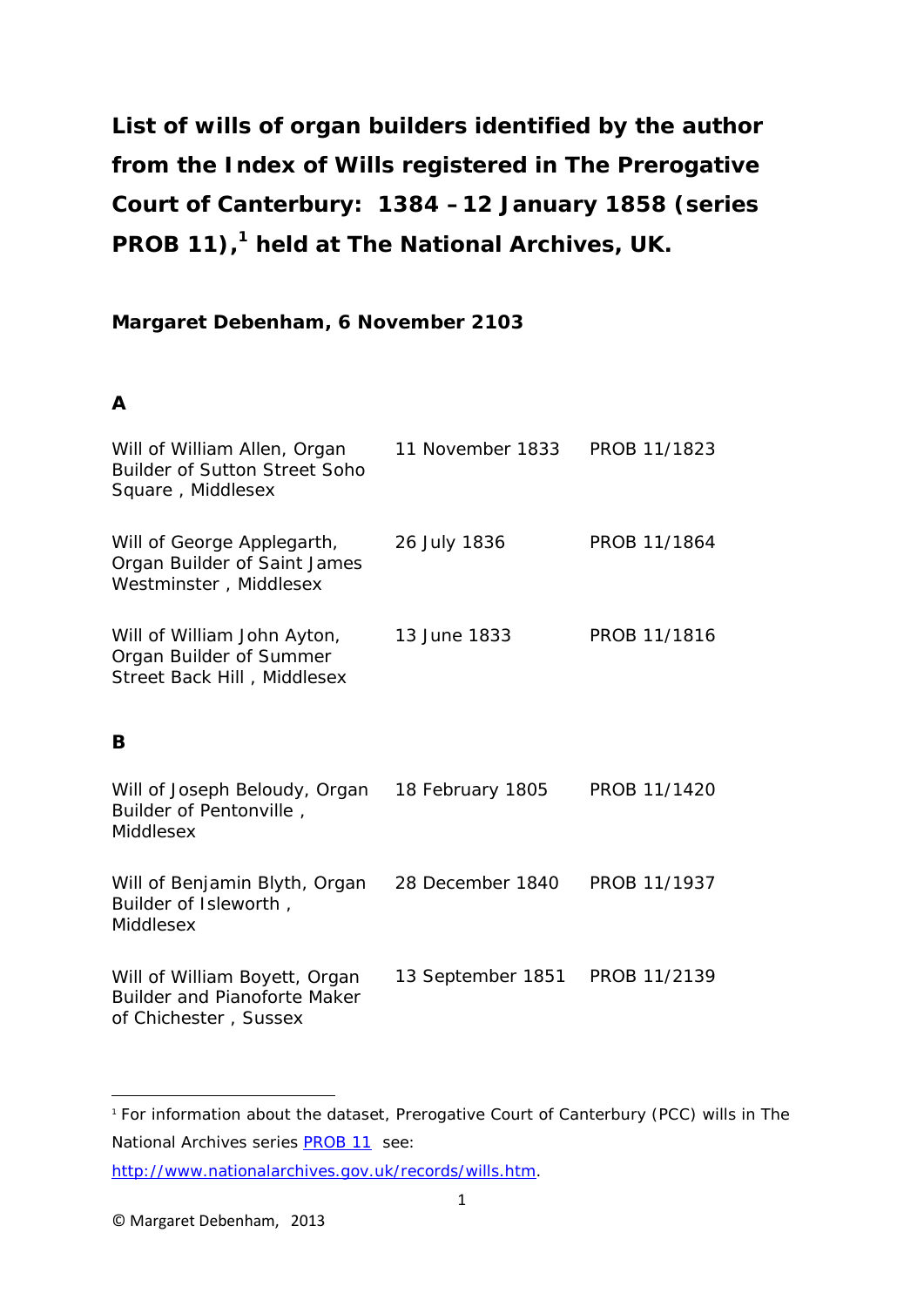| Will of Richard Bridge, Organ<br><b>Builder of Saint James</b><br>Clerkenwell, Middlesex               | 17 June 1758      | PROB 11/838       |
|--------------------------------------------------------------------------------------------------------|-------------------|-------------------|
| Will of George Buckwell,<br>Organ Builder of Shoreditch,<br>Saint Leonard, Middlesex                   | 24 December 1850  | PROB 11/2123      |
| Will of John Byfield, Organ<br>Builder of Saint George the<br>Martyr, Middlesex                        | 04 September 1756 | PROB 11/824       |
| Will of John Byfield, Organ<br><b>Builder of Constitution Row</b><br>Grays Inn Lane Road,<br>Middlesex | 04 December 1799  | PROB 11/1333      |
| $\mathbf C$                                                                                            |                   |                   |
| Will of John Clymhowe or<br>Clymhow, Organ Maker of<br>London                                          | 09 July 1538      | <b>PROB 11/27</b> |
| Will of John Crang, Organ<br><b>Builder of Saint Clement</b><br>Danes, Middlesex                       | 19 June 1775      | PROB 11/1008      |
| Will of John Crawshaw, Organ<br>Builder of Little Bell Alley<br>Coleman Street, City of<br>London      | 01 July 1802      | PROB 11/1377      |
| D                                                                                                      |                   |                   |
| Will of Thomas Dawes, Organ<br>Builder of No 73 Drummond<br>Street Saint Pancras London,<br>Middlesex  | 21 June 1848      | PROB 11/2076      |
| Will of Benjamin Dobson,<br>Organ Builder of Swan Street<br>Minories, City of London                   | 19 January 1824   | PROB 11/1680      |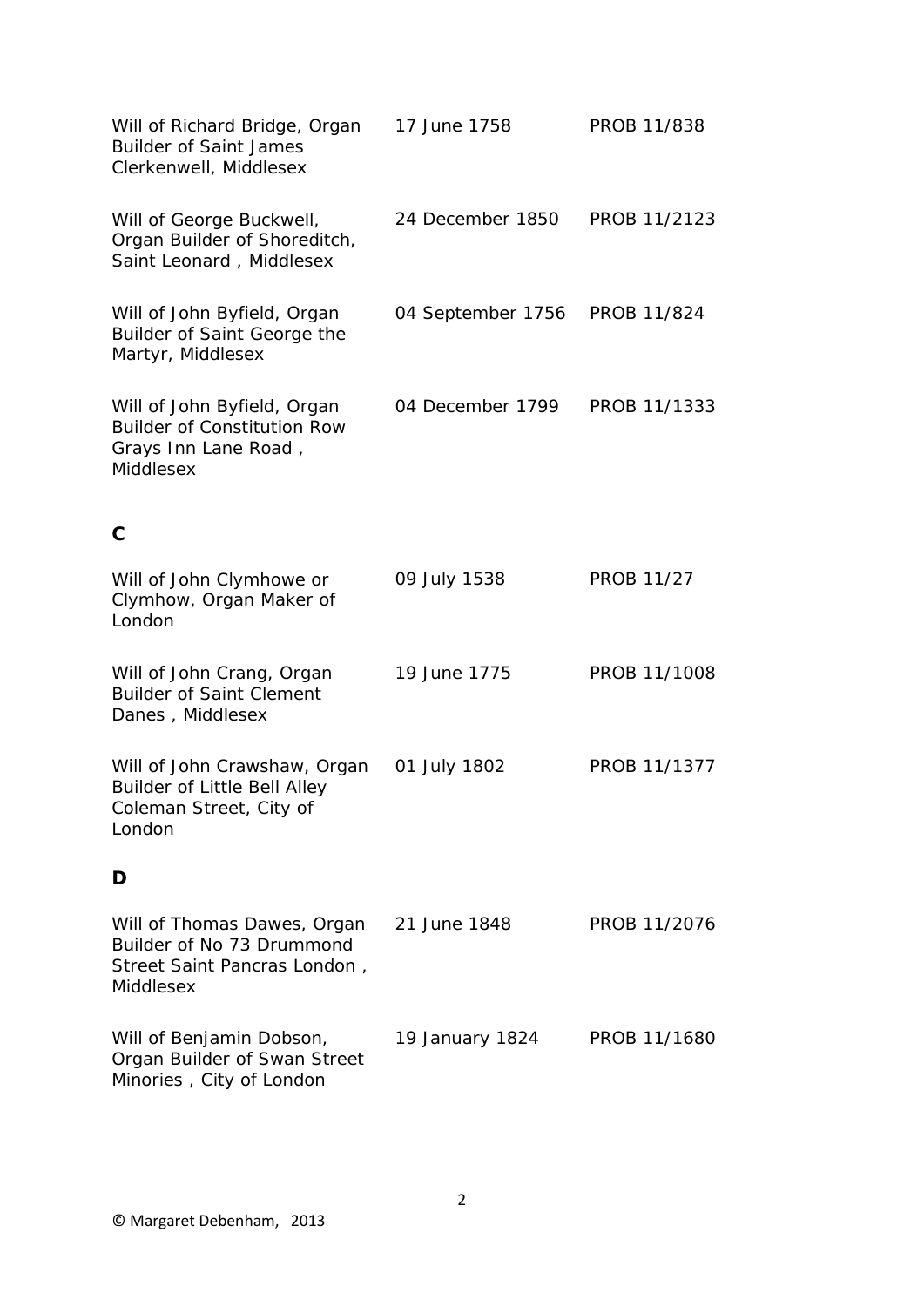## **E**

| Will of Thomas Elliot, Organ<br>Builder of Saint Pancras,<br>Middlesex                        | 08 February 1833 | PROB 11/1811 |
|-----------------------------------------------------------------------------------------------|------------------|--------------|
| F                                                                                             |                  |              |
| Will of Thomas Friend, Organ<br>Maker of Saint John Baptist on<br>Walbrook, City of London    | 17 February 1749 | PROB 11/767  |
| G                                                                                             |                  |              |
| Will of Joseph Giles, Organ<br>Builder of No 67 Seymour<br>Street Euston Square,<br>Middlesex | 04 November 1850 | PROB 11/2122 |
| Will of Robert Gray, Organ<br>Builder of Saint Pancras,<br>Middlesex                          | 19 July 1796     | PROB 11/1277 |
| Will of John Gray, Organ<br>Builder of Saint Pancras,<br>Middlesex                            | 01 June 1849     | PROB 11/2094 |
| Will of William Gray, Organ<br>Builder of New Road near<br>Fitzroy Square, Middlesex          | 11 August 1821   | PROB 11/1647 |
| Will of Samuel Green, Organ<br>Builder of Islington, Middlesex                                | 01 October 1796  | PROB 11/1280 |
| Will of Thomas Gwynn or<br>Gwyn, Organ Builder of<br>Shrewsbury, Shropshire                   | 28 January 1754  | PROB 11/806  |

# **H, I, J**

| Will of Abraham Jordan, Organ 09 February 1716 | <b>PROB 11/550</b> |
|------------------------------------------------|--------------------|
| Builder of Saint George the                    |                    |
| Martyr Southwark, Surrey                       |                    |
|                                                |                    |

© Margaret Debenham, 2013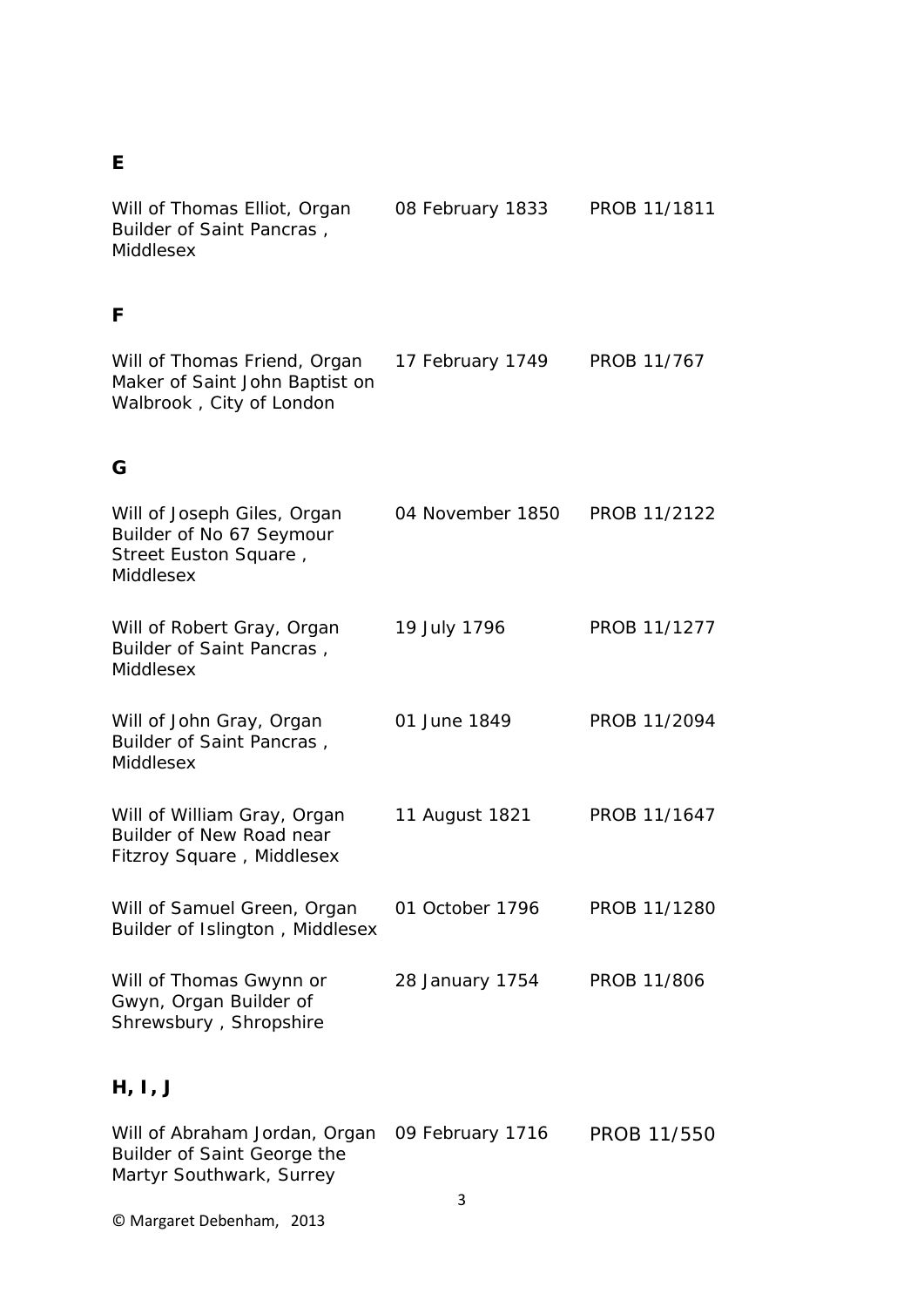Will of Abraham Jordan, Organ 16 January 1756 PROB 11/820 Builder of Saint John the Baptist Walbrook, City of London

### **K**

| Will of John Kemys, Organ<br>Builder of Bristol,<br>Gloucestershire                         | 15 April 1766    | PROB 11/917  |
|---------------------------------------------------------------------------------------------|------------------|--------------|
| Will of John King, Organ<br>Builder of Pentonville,<br>Middlesex                            | 06 November 1834 | PROB 11/1838 |
| L                                                                                           |                  |              |
| Will of George Lark, Organ<br>Maker of Saint George<br>Hanover Square Chelsea,<br>Middlesex | 24 May 1813      | PROB 11/1544 |
| Will of John Lincoln, Organ<br>Builder of Holloway,<br>Middlesex                            | 17 March 1817    | PROB 11/1590 |
| Will of John Lowe, Organ<br>Builder of White Cross Street,<br>City of London                | 14 December 1814 | PROB 11/1563 |
| M, N                                                                                        |                  |              |
| Will of Joseph Monday, Organ<br>builder of Bristol,<br>Gloucestershire                      | 20 March 1857    | PROB 11/2248 |
| O                                                                                           |                  |              |

Will of Jonathan Ohrman, 06 September 1803 PROB 11/1399Organ Builder of Saint Pancras, Middlesex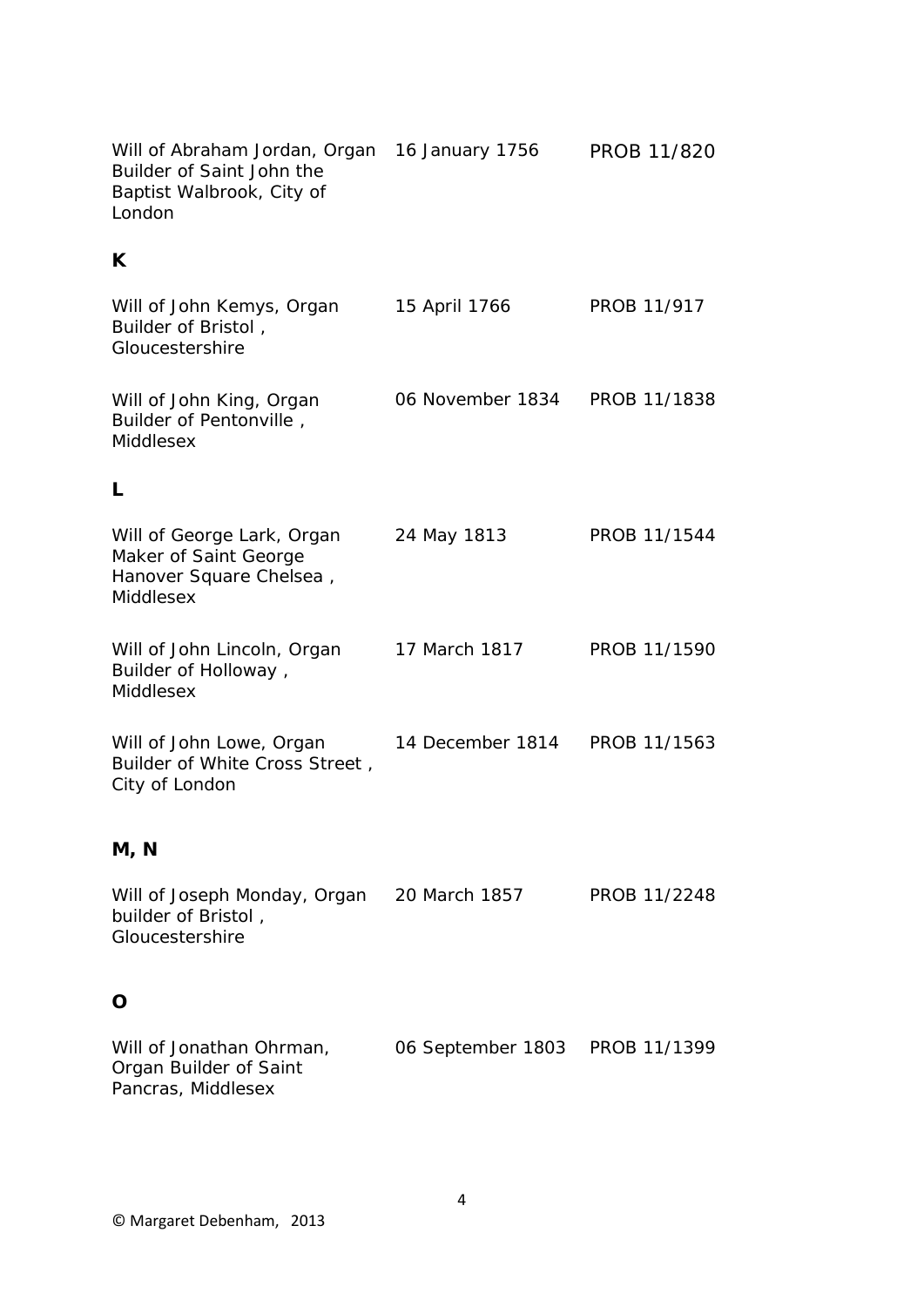### **P**

| Will of James Parker, Organ<br>Builder of Lyncombe and<br>Widcombe, Somerset                   | 24 December 1845 | PROB 11/2028 |
|------------------------------------------------------------------------------------------------|------------------|--------------|
| Will of Thomas Parker, Organ<br><b>Builder of Saint Andrew</b><br>Holborn, Middlesex           | 11 May 1772      | PROB 11/978  |
| Will of John Parkin, Organ<br>builder of York, Yorkshire                                       | 23 December 1835 | PROB 11/1855 |
| Will of George Parsons, Organ<br><b>Builder of Duke Street</b><br>Bloomsbury, Middlesex        | 01 January 1841  | PROB 11/1939 |
| Will of William Pether, Organ<br>Builder of Saint Giles in the<br>Fields, Middlesex            | 06 April 1781    | PROB 11/1077 |
| Will of Edward Pistor, Organ<br>Builder of Leadenhall Street,<br>City of London                | 26 January 1802  | PROB 11/1368 |
| Will of George Pyke, Organ<br>Builder and Clock Maker of<br>Saint Andrew Holborn,<br>Middlesex | 30 May 1777      | PROB 11/1031 |
| Will of Thomas Paul, Organ<br>Builder of Bennington,<br>Hertfordshire                          | 07 June 1833     | PROB 11/1817 |
| Will of George Pyke England,<br>Organ Builder of Saint Pancras<br>, Middlesex                  | 04 March 1815    | PROB 11/1566 |
| Q, R                                                                                           |                  |              |
| Will of Hugh Russell, Organ<br><b>Builder of Saint Andrew</b>                                  | 12 November 1825 | PROB 11/1705 |

© Margaret Debenham, 2013

Holborn , Middlesex